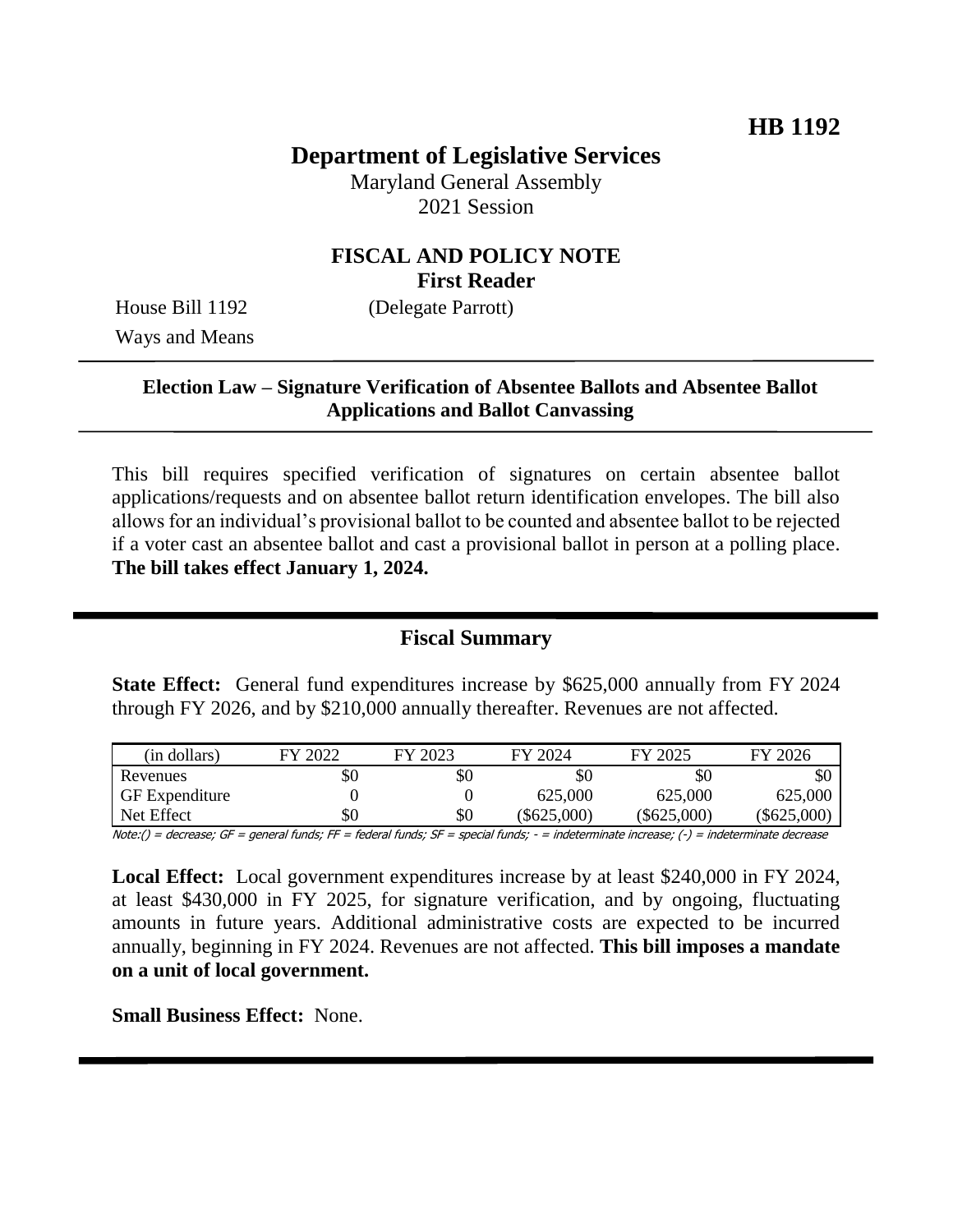# **Analysis**

#### **Bill Summary:**

#### *Verification of Signatures on Absentee Ballot Applications/Requests and Return Envelopes*

The bill requires verification of the signature of a voter on (1) a State Board of Elections (SBE)-approved absentee ballot application, a form provided under federal law to request an absentee ballot, or a written request for an absentee ballot and (2) the return identification envelope of an absentee ballot. A signature must be verified by comparing the signature with the signature on the voter's registration record in accordance with regulations adopted by SBE. SBE must provide to each local board of elections machines required to electronically verify the signatures. The bill requires that guidelines established by SBE for the administration of absentee voting by the local boards of elections provide for verification of signatures on absentee ballot applications and absentee ballots.

The bill requires that the SBE-approved absentee ballot application, a written request for an absentee ballot, and the online absentee ballot application require the voter to indicate the voter's preferred method to receive communications, including by mail, email, or text message. If the election director of a local board of elections is unable to verify a voter's signature on an application or request, the local board must (1) notify the voter by the voter's preferred method of communication and (2) direct the voter to provide an additional form of identification (which can be a voter registration card, Social Security card, driver's license, government-issued identification card, specified employee identification card that contains a photograph, or a copy of a current bill, bank statement, government check, paycheck, or other government document that shows the name and current address of the individual).

An absentee ballot is counted only if (1) the return identification envelope is signed by the voter to whom the ballot was issued and (2) the signature is verified by the local board. If a voter is unable to provide a signature that matches the signature on the voter's registration record, the voter must identify the reason why the provided signature is inconsistent with the signature on record. If a local board is unable to verify a voter's signature on the return identification envelope of an absentee ballot, it must (1) notify the voter by the voter's preferred method of communication and (2) direct the voter to either provide an additional form of identification (those mentioned above) or vote in person.

#### *Individuals Who Cast Both an Absentee Ballot and an In-person Ballot*

HB 1192/ Page 2 The bill requires a local board of elections to reject an absentee ballot if the local board determines that the voter voted in person at a polling place in the same election. However, the bill establishes an exception to an existing requirement that a local board reject a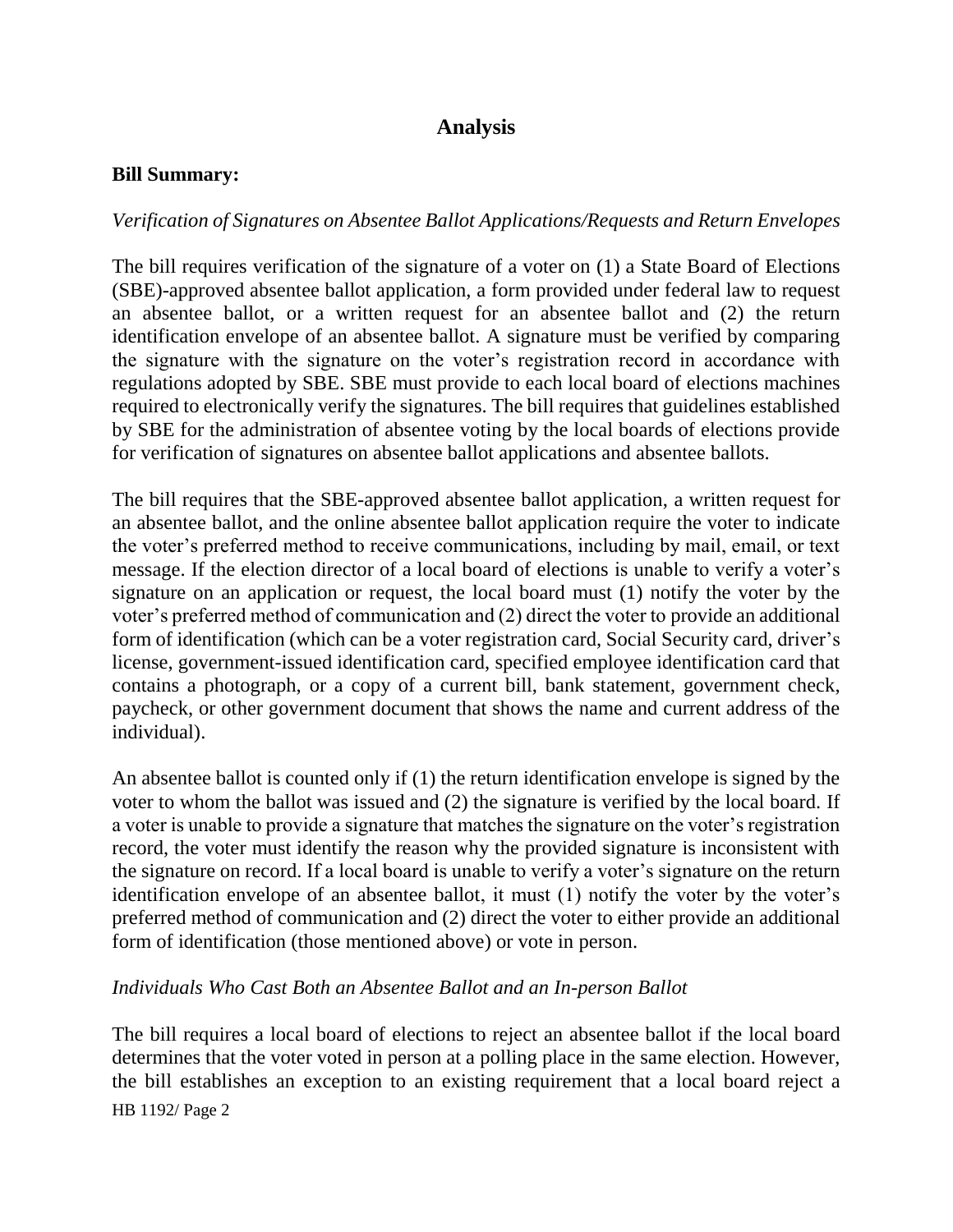provisional ballot if the individual cast more than one ballot for the same election, by specifying that if a voter's absentee ballot is rejected because the voter voted in person at a polling place in the same election, the voter's provisional ballot may not be rejected because the voter cast more than one ballot for the same election.

# **Current Law:**

### *Absentee (Mail-in) Voting*

An individual may vote by absentee (mail-in) ballot except to the extent preempted by federal law. An absentee ballot may be requested by completing and submitting (1) the SBE-approved absentee ballot application; (2) a form provided under federal law; (3) a written request that includes the voter's name, residence address, and signature, and the address to which the ballot is to be mailed, if different from the residence address; or (4) the accessible online absentee ballot application provided by SBE.

The voter may choose to receive the ballot by mail, by fax, through the Internet, or by hand at a local board of elections office. The voter may return the ballot by (1) mailing it, postmarked on or before Election Day or (2) delivering it in person to an early voting center or to the local board of elections or an Election Day polling place by the close of polls on Election Day.

A voter who uses the online absentee ballot application to request that an absentee ballot be sent by any method or who uses any method to request to receive a blank absentee ballot through the Internet must provide:

- a Maryland driver's license number or Maryland identification card number, the last four digits of the applicant's Social Security number, and other information identified by SBE that is not generally available to the public but is readily available to the applicant; or
- if the applicant is an absent uniformed services voter or overseas voter as defined in the Uniformed and Overseas Citizens Absentee Voting Act or a voter with a disability and does not have a Maryland driver's license or Maryland identification card, the last four digits of the applicant's Social Security number.

### *Canvassing of Absentee/Provisional Ballots*

A local board of elections may not reject an absentee ballot except by unanimous vote and in accordance with SBE regulations. A local board must reject an absentee ballot if the voter failed to sign the oath on the ballot envelope.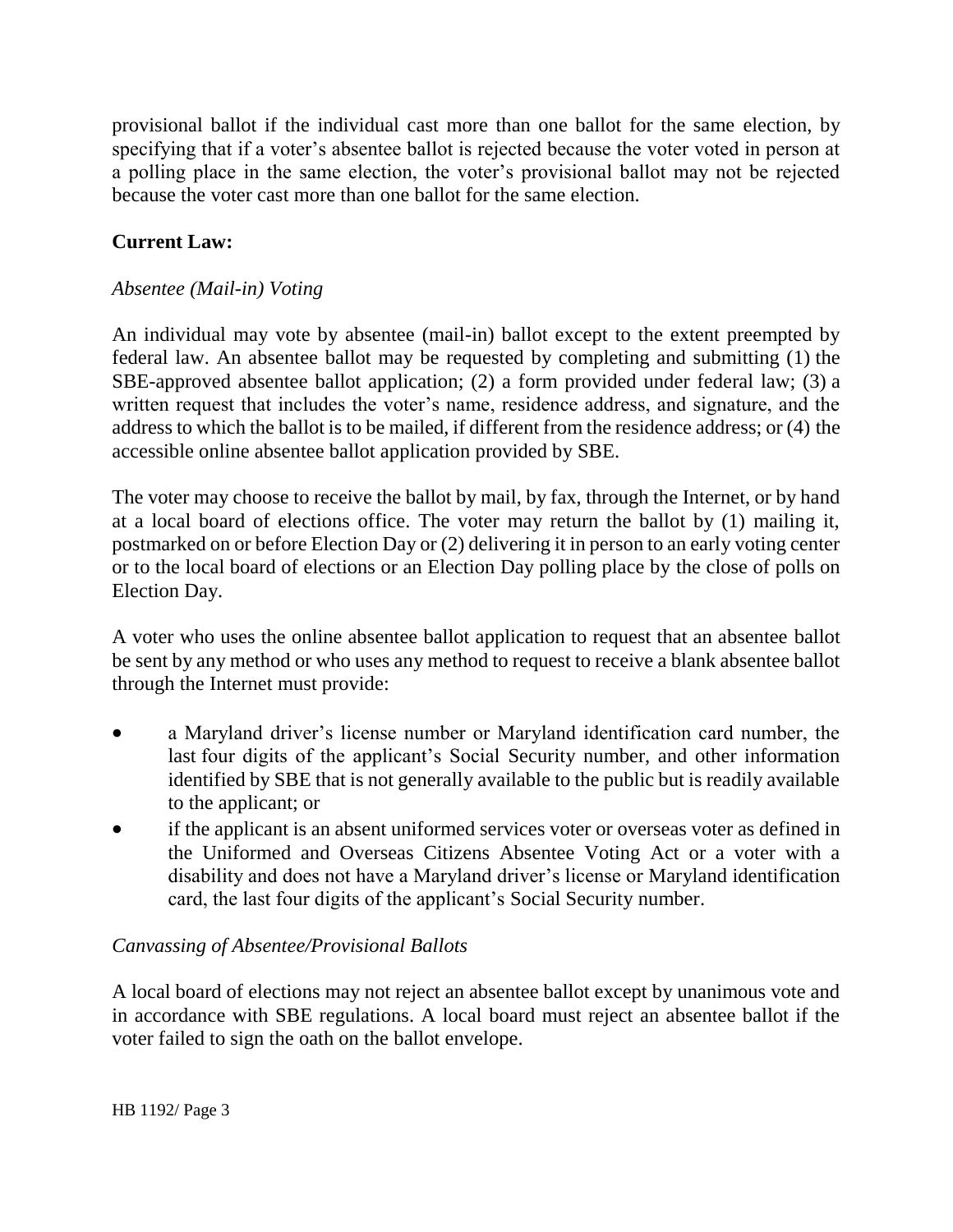State law requires a local board of elections to reject a provisional ballot if the individual cast more than one ballot for the same election. Pursuant to SBE regulations, if an absentee ballot and provisional ballot are received from the same individual, a local board of elections must reject both ballots. Emergency regulations in effect during the 2020 general election, that have since expired, required a local board, if an absentee ballot and provisional ballot were received from the same individual, to reject the provisional ballot.

**State and Local Fiscal Effect:** General fund expenditures increase by \$625,000 annually from fiscal 2024 through 2026 and by \$210,000 annually thereafter, reflecting the costs of mail sorting machines with features to assist with the signature verification process (financed over three years) and ongoing maintenance costs. This estimate assumes that (1) one machine is purchased for each county and an additional machine is purchased for Anne Arundel, Baltimore, Montgomery, and Prince George's counties, because of a higher volume of mail-in ballots in those counties and (2) the costs are paid for by the State because of the bill's requirement that SBE provide machines to each local board to electronically verify the signatures.

Local government expenditures increase by at least \$240,000 in fiscal 2024, accounting for personnel and training costs associated with conducting signature verification (using the above machines) for the 2024 primary election. Future year local costs consist of ongoing personnel and training costs, fluctuating by election and different levels of mail-in voting turnout. In fiscal 2025, for example, local government expenditures increase by at least \$430,000 for personnel and training costs for the 2024 general election. While the bill refers to electronic verification of signatures, this estimate assumes that local board staff verify the signatures, using side by side comparison of electronic images of the application or envelope signature and voter registration record signature, on a computer screen, facilitated by the mail sorting machines. Based on limited information gathered on the costs of automated signature verification software, if the software is used instead, it appears unlikely that statewide costs would be less than this estimate, due to the reduction in personnel costs from the use of the software being offset by the cost of the software.

These estimates assume that approximately 20% of voter turnout in future elections consists of mail-in ballots and is based on assumptions about necessary personnel and training, and technology costs, informed by communication with a small number of jurisdictions in Colorado and Oregon that currently conduct signature verification.

Additional local costs associated with signature verification, that have not been quantified, may be incurred for modifications to the statewide voter registration system (a cost billed by SBE to the local boards) needed to facilitate signature verification, and information technology personnel costs associated with managing the mail sorting machines.